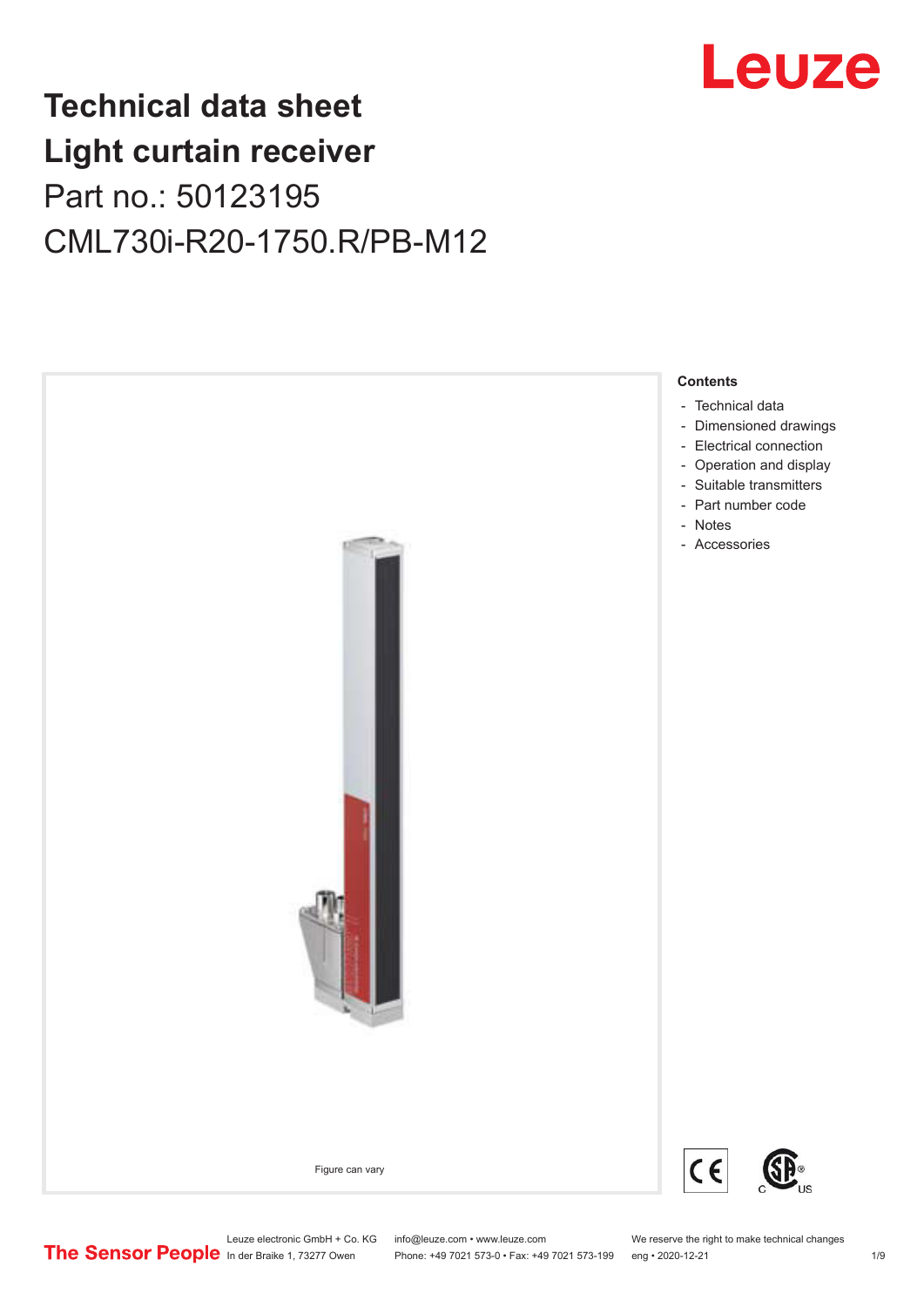## <span id="page-1-0"></span>**Technical data**

# Leuze

| <b>Basic data</b>                                 |                                            |
|---------------------------------------------------|--------------------------------------------|
| <b>Series</b>                                     | 730                                        |
| <b>Operating principle</b>                        | Throughbeam principle                      |
| Device type                                       | Receiver                                   |
| <b>Contains</b>                                   | Accessories for the use of the BT-2R1      |
| <b>Application</b>                                | Detection of transparent objects           |
|                                                   | Object measurement                         |
|                                                   |                                            |
| <b>Special version</b>                            |                                            |
| <b>Special version</b>                            | Crossed-beam scanning                      |
|                                                   | Diagonal-beam scanning                     |
|                                                   | Parallel-beam scanning                     |
|                                                   |                                            |
| <b>Optical data</b>                               |                                            |
| <b>Operating range</b>                            | Guaranteed operating range                 |
| <b>Operating range</b>                            | 0.39.5m                                    |
| Operating range, transparent media                | 0.33.5m                                    |
| <b>Operating range limit</b>                      | Typical operating range                    |
| <b>Operating range limit</b>                      | $0.212$ m                                  |
| <b>Measurement field length</b>                   | 1.750 mm                                   |
| <b>Number of beams</b>                            | 88 Piece(s)                                |
| Beam spacing                                      | $20 \text{ mm}$                            |
|                                                   |                                            |
| Measurement data                                  |                                            |
| Minimum object diameter                           | 30 mm                                      |
| <b>Electrical data</b>                            |                                            |
|                                                   |                                            |
| <b>Protective circuit</b>                         | Polarity reversal protection               |
|                                                   | Short circuit protected                    |
|                                                   | Transient protection                       |
|                                                   |                                            |
| Performance data<br>Supply voltage $U_{\rm B}$    | 18  30 V, DC                               |
| <b>Residual ripple</b>                            | 0  15 %, From U <sub>p</sub>               |
| <b>Open-circuit current</b>                       | 0  350 mA, The specified values refer      |
|                                                   | to the entire package consisting of trans- |
|                                                   | mitter and receiver.                       |
|                                                   |                                            |
| Inputs/outputs selectable                         |                                            |
| Output current, max.                              | 100 mA                                     |
| Input resistance                                  | $6,000 \Omega$                             |
| Number of inputs/outputs selectable 2 Piece(s)    |                                            |
| <b>Type</b>                                       | Inputs/outputs selectable                  |
| Voltage type, outputs                             | DC                                         |
| Switching voltage, outputs                        | Typ. $U_B / 0 V$<br>DC                     |
| Voltage type, inputs<br>Switching voltage, inputs | high: $\geq 6V$                            |
|                                                   | $low: \leq 4V$                             |
|                                                   |                                            |
| Input/output 1                                    |                                            |
| <b>Activation/disable delay</b>                   | 1 <sub>ms</sub>                            |
|                                                   |                                            |
| <b>Timing</b>                                     |                                            |
| Cycle time                                        | $1.03$ ms                                  |
| Response time per beam                            | 10 µs                                      |
|                                                   |                                            |
| <b>Interface</b>                                  |                                            |

**Type** PROFIBUS DP

**PROFIBUS DP Function** Process **Service interface Type** IO-Link **IO-Link Configuration** via software Service **Connection Number of connections** 2 Piece(s) **Plug outlet** Rear side **Connection 1 Configuration** interface Connection to transmitter Signal IN Signal OUT Voltage supply **Type of connection** Connector **Thread size** M12 **Type Male Material** Metal **No. of pins** 8 -pin **Encoding** A-coded **Connection 2 Function** BUS IN BUS OUT **Type of connection** Connector **Thread size** M12 **Type** Female **Material** Metal **No. of pins** 5 -pin **Encoding** B-coded **Mechanical data Design Cubic Dimension (W x H x L)** 29 mm x 35.4 mm x 1,783 mm **Housing material** Metal **Metal housing Aluminum Lens cover material** Plastic **Net weight** 1,950 g **Housing color** Silver **Type of fastening** Groove mounting Via optional mounting device **Operation and display Type of display** LED OLED display **Number of LEDs** 2 Piece(s) **Type of configuration** Software Teach-in **Operational controls** Membrane keyboard **Environmental data** Ambient temperature, operation  $-30...60$  °C Ambient temperature, storage  $-40...70$  °C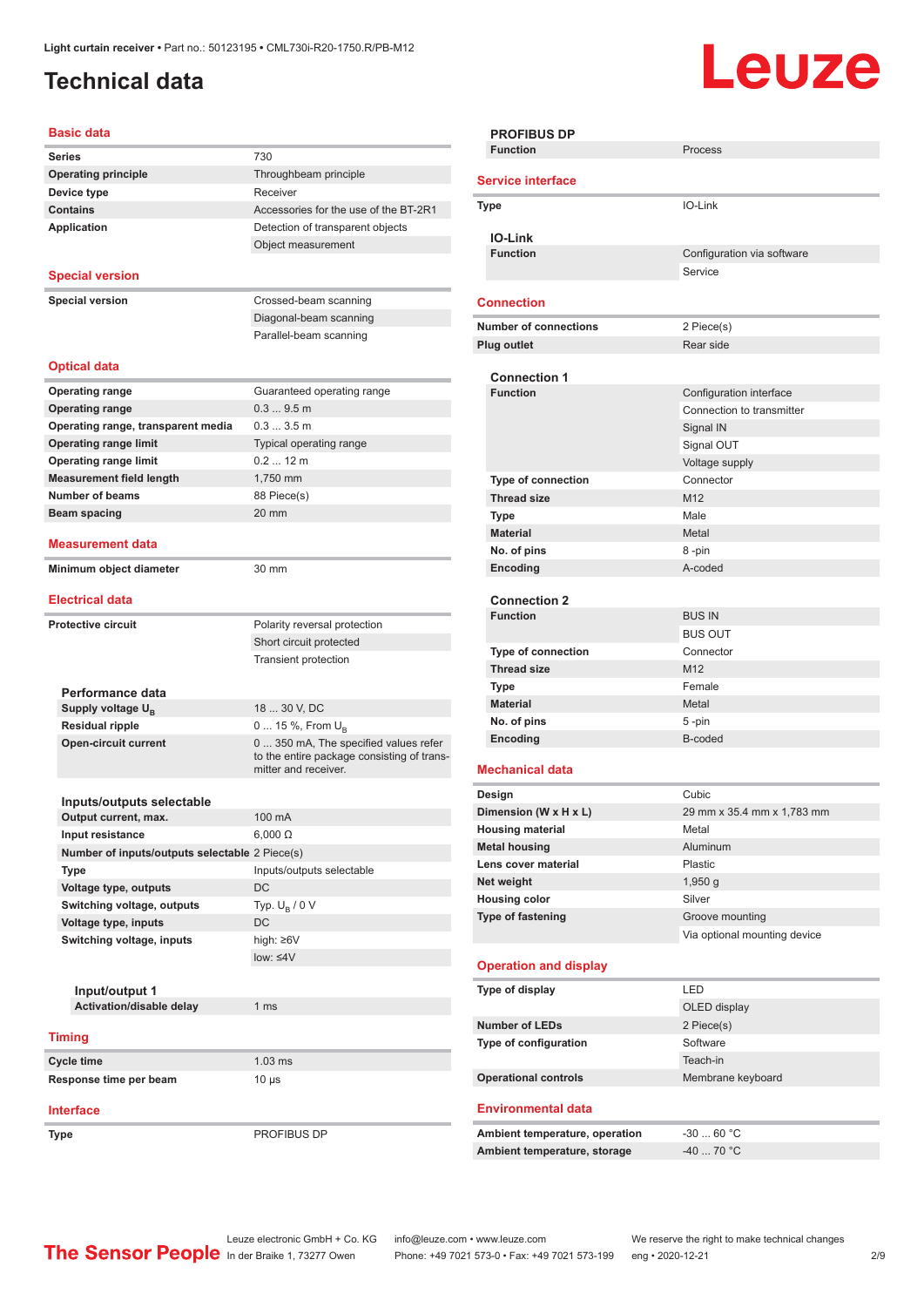## **Technical data**

# Leuze

### **Certifications**

| Degree of protection     | IP 65         |
|--------------------------|---------------|
| <b>Protection class</b>  | Ш             |
| <b>Certifications</b>    | c CSA US      |
| <b>Standards applied</b> | IEC 60947-5-2 |
|                          |               |

### **Classification**

| <b>Customs tariff number</b> | 90314990 |
|------------------------------|----------|
| eCl@ss 5.1.4                 | 27270910 |
| eCl@ss 8.0                   | 27270910 |
| eCl@ss 9.0                   | 27270910 |
| eCl@ss 10.0                  | 27270910 |
| eCl@ss 11.0                  | 27270910 |
| <b>ETIM 5.0</b>              | EC002549 |
| <b>ETIM 6.0</b>              | EC002549 |
| <b>ETIM 7.0</b>              | EC002549 |
|                              |          |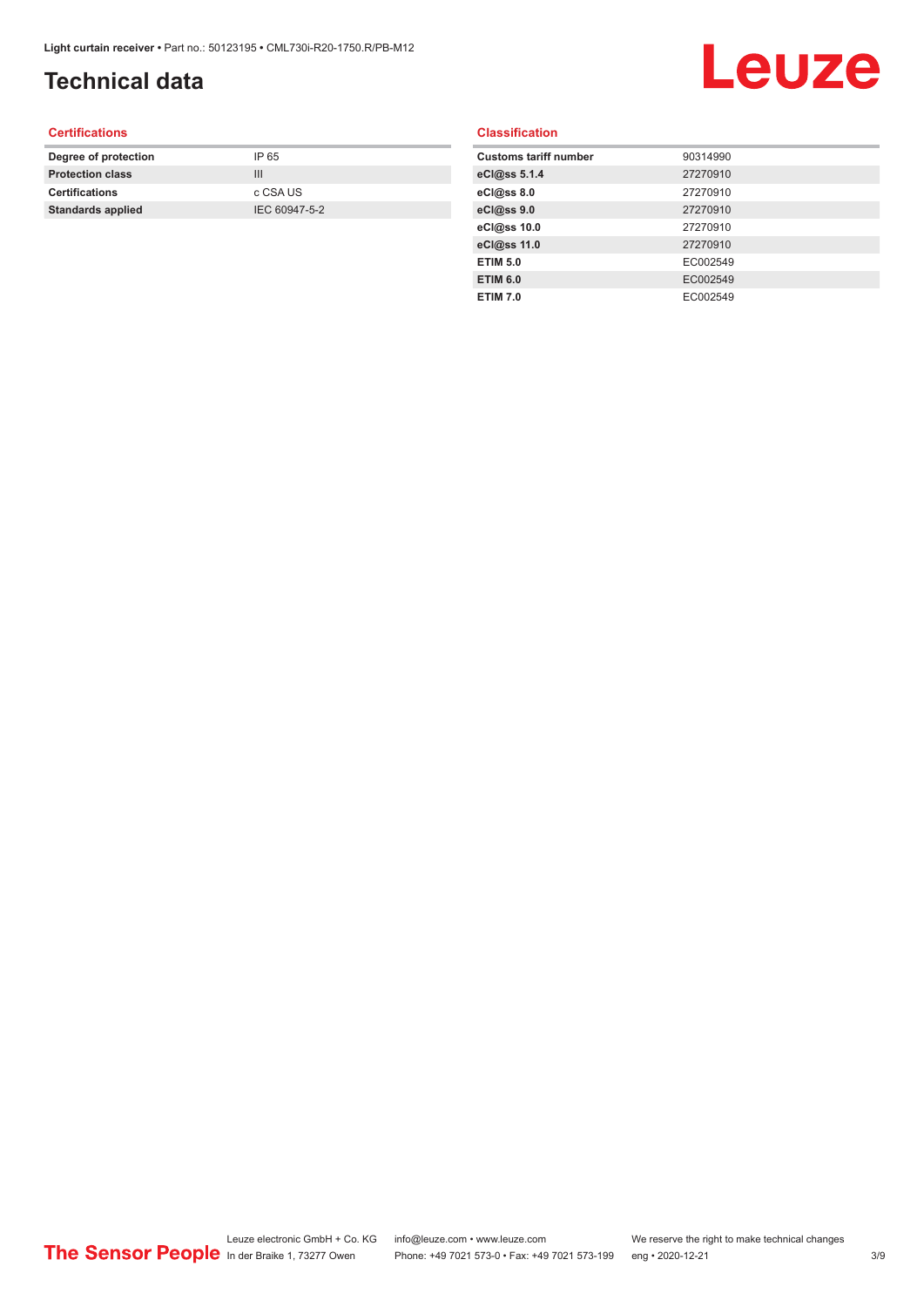### <span id="page-3-0"></span>**Dimensioned drawings**

All dimensions in millimeters



- 
- B Measurement field length 1750 mm
- F M6 thread

G Fastening groove

- R Receiver
	- Y 5 mm

T Transmitter

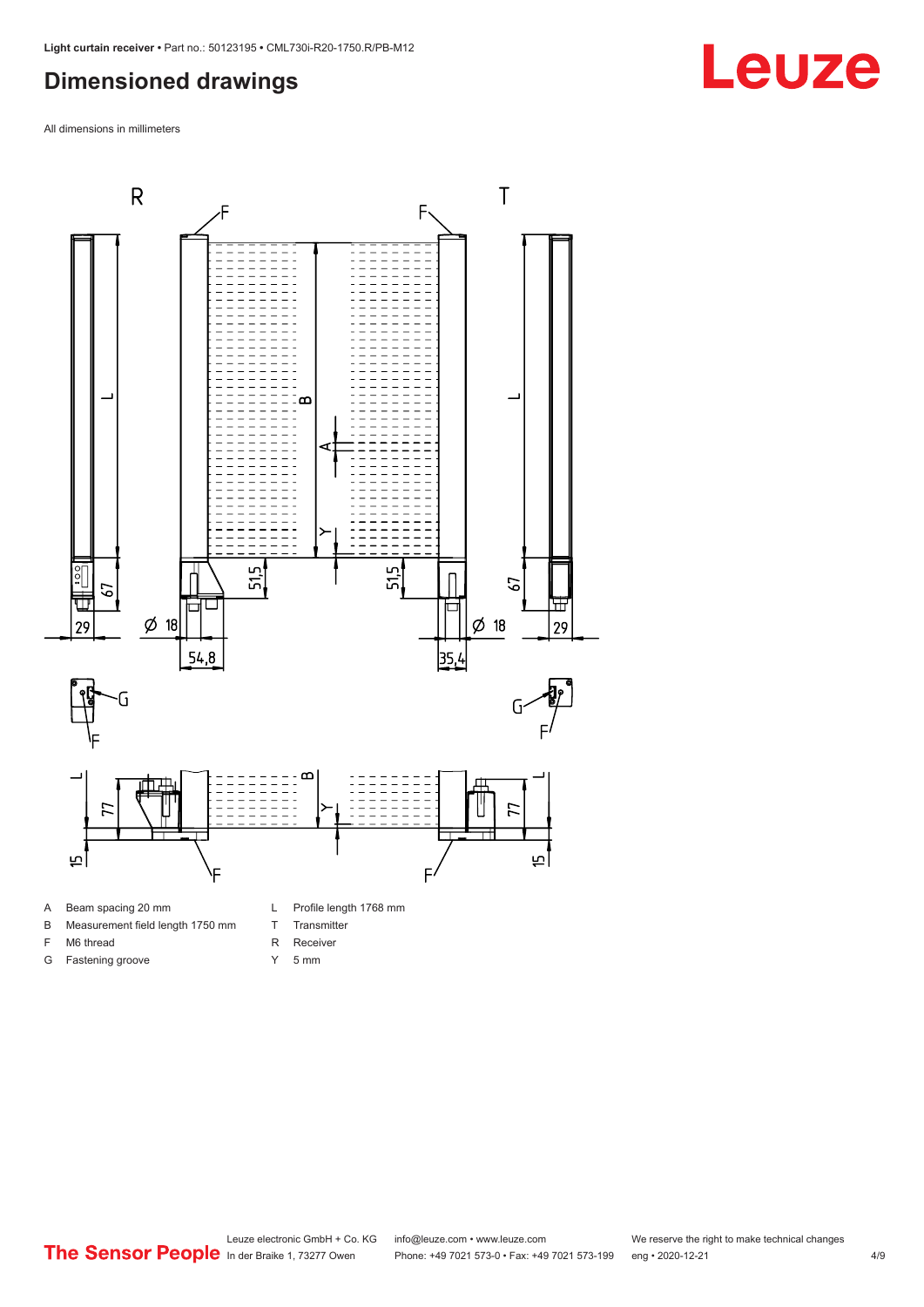### <span id="page-4-0"></span>**Dimensioned drawings**





# **Electrical connection**

**Connection 1**

| <b>Function</b>    | Configuration interface   |
|--------------------|---------------------------|
|                    | Connection to transmitter |
|                    | Signal IN                 |
|                    | Signal OUT                |
|                    | Voltage supply            |
| Type of connection | Connector                 |
| <b>Thread size</b> | M12                       |
| <b>Type</b>        | Male                      |
| <b>Material</b>    | Metal                     |
| No. of pins        | 8-pin                     |
| Encoding           | A-coded                   |

### **Pin Pin assignment**

| 1              | $V +$            |  |  |
|----------------|------------------|--|--|
| $\overline{2}$ | I/O <sub>1</sub> |  |  |
| 3              | <b>GND</b>       |  |  |
| $\overline{4}$ | IO-Link          |  |  |
| 5              | I/O <sub>2</sub> |  |  |
| 6              | RS 485 Tx+       |  |  |
| 7              | RS 485 Tx+       |  |  |
| 8              | <b>FE/SHIELD</b> |  |  |
|                |                  |  |  |



### **Connection 2**

| <b>Function</b>    | <b>BUS IN</b>  |
|--------------------|----------------|
|                    | <b>BUS OUT</b> |
| Type of connection | Connector      |
| <b>Thread size</b> | M12            |
| <b>Type</b>        | Female         |
| <b>Material</b>    | Metal          |
| No. of pins        | $5 - pin$      |
| Encoding           | B-coded        |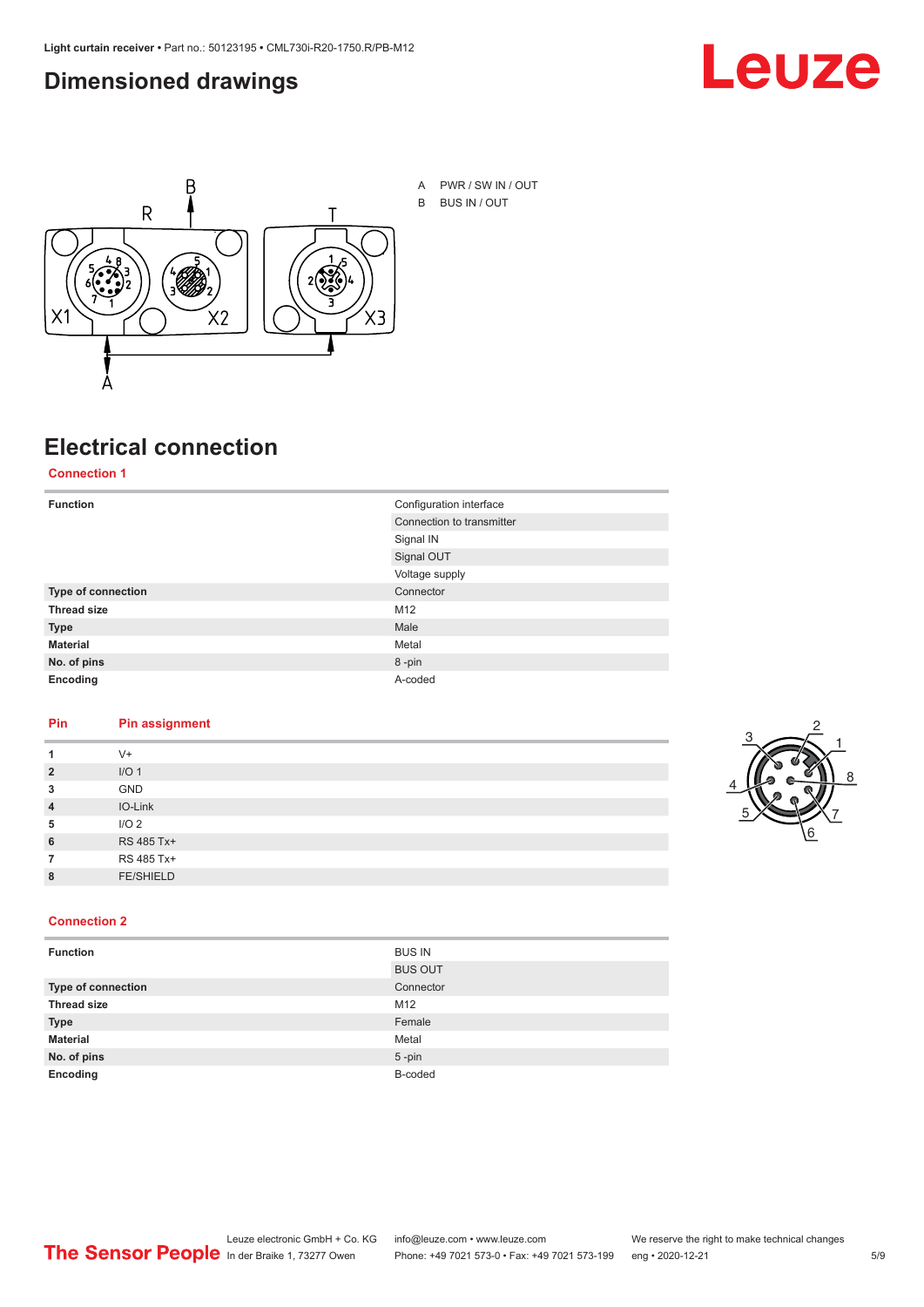## <span id="page-5-0"></span>**Electrical connection**

| Pin | Pin assignment   |  |
|-----|------------------|--|
|     | $V +$            |  |
|     | Tx-              |  |
| 3   | PB GND           |  |
|     | $Tx+$            |  |
| 5   | <b>FE/SHIELD</b> |  |

## **Operation and display**

| <b>LED</b>     | <b>Display</b>           | <b>Meaning</b>                         |
|----------------|--------------------------|----------------------------------------|
|                | Green, continuous light  | Operational readiness                  |
|                | Green, flashing          | Teach / error                          |
| $\overline{2}$ | Yellow, continuous light | Light path free, with function reserve |
|                | Yellow, flashing         | No function reserve                    |
|                | Off                      | Object detected                        |

### **Suitable transmitters**

| Part no. | <b>Designation</b>         | <b>Article</b>               | <b>Description</b>                                                          |
|----------|----------------------------|------------------------------|-----------------------------------------------------------------------------|
| 50118976 | CML730i-T20-<br>1750.R-M12 | Light curtain<br>transmitter | Operating range: 0.3  9.5 m<br>Connection: Connector, M12, Rear side, 5-pin |

### **Part number code**

Part designation: **CML7XXi-YZZ-AAAA.BCCCDDD-EEEFFF**

| <b>CML</b>  | <b>Operating principle</b><br>Measuring light curtain                                                                                     |
|-------------|-------------------------------------------------------------------------------------------------------------------------------------------|
| 7XXi        | <b>Series</b><br>720i: 720i series<br>730i: 730i series                                                                                   |
| Y           | Device type<br>T: transmitter<br>R: receiver                                                                                              |
| <b>ZZ</b>   | <b>Beam spacing</b><br>$05:5$ mm<br>10:10 mm<br>20:20 mm<br>40:40 mm                                                                      |
| <b>AAAA</b> | Measurement field length [mm], dependent on beam spacing                                                                                  |
| B           | Equipment<br>A: connector outlet, axial<br>R: rear connector outlet                                                                       |
| CCC         | Interface<br>L: IO-Link<br>/CN: CANopen<br>/PB: PROFIBUS<br>/PN: PROFINET<br>/CV: Analog current and voltage output<br>/D3: RS 485 Modbus |

**Leuze**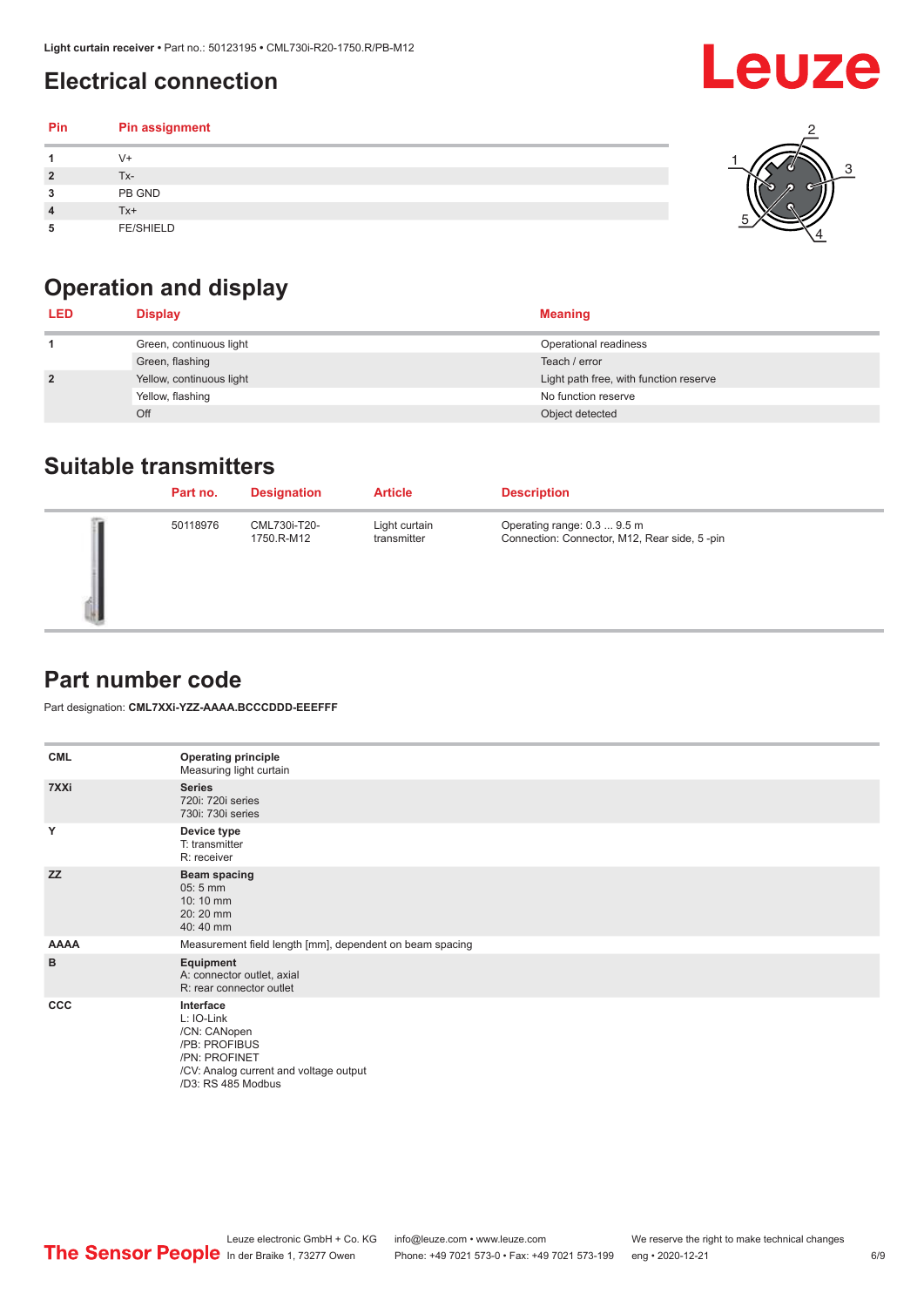### <span id="page-6-0"></span>**Part number code**



| <b>DDD</b>  | <b>Special equipment</b><br>-PS: Power Setting                                                  |
|-------------|-------------------------------------------------------------------------------------------------|
| <b>EEE</b>  | <b>Electrical connection</b><br>M12: M12 connector                                              |
| <b>FFF</b>  | -EX: Explosion protection                                                                       |
|             |                                                                                                 |
| <b>Note</b> |                                                                                                 |
|             | $\&$ A list with all available device types can be found on the Leuze website at www.leuze.com. |

### **Notes**

| <b>Observe intended use!</b>                                                                                                                                                                                                  |
|-------------------------------------------------------------------------------------------------------------------------------------------------------------------------------------------------------------------------------|
| $\%$ This product is not a safety sensor and is not intended as personnel protection.<br>$\%$ The product may only be put into operation by competent persons.<br>♦ Only use the product in accordance with its intended use. |



### **For UL applications:**

ª For UL applications, use is only permitted in Class 2 circuits in accordance with the NEC (National Electric Code). ª These proximity switches shall be used with UL Listed Cable assemblies rated 30V, 0.5A min, in the field installation, or equivalent (categories: CYJV/ CYJV7 or PVVA/PVVA7)

### **Accessories**

## Connection technology - Connection cables

|        | Part no. | <b>Designation</b>     | <b>Article</b>   | <b>Description</b>                                                                                                                                         |
|--------|----------|------------------------|------------------|------------------------------------------------------------------------------------------------------------------------------------------------------------|
| 2<br>W | 50132079 | KD U-M12-5A-V1-<br>050 | Connection cable | Connection 1: Connector, M12, Axial, Female, A-coded, 5-pin<br>Connection 2: Open end<br>Shielded: No<br>Cable length: 5,000 mm<br>Sheathing material: PVC |

### Connection technology - Y distribution cables

|             |   | Part no. | <b>Designation</b>          | <b>Article</b>        | <b>Description</b>                                                                                                                                                                                                                                                                                  |
|-------------|---|----------|-----------------------------|-----------------------|-----------------------------------------------------------------------------------------------------------------------------------------------------------------------------------------------------------------------------------------------------------------------------------------------------|
| 圔<br>⋿<br>٣ | ø | 50118183 | K-Y1 M12A-5m-<br>M12A-S-PUR | Interconnection cable | Connection 1: Connector, M12, Axial, Female, A-coded, 5-pin<br>Connection 2: Connector, M12, Axial, Male, A-coded, 5-pin<br>Connection 3: Connector, M12, Axial, Female, A-coded, 8-pin<br>Shielded: Yes<br>Cable length fork 1: 5,000 mm<br>Cable length fork 2: 150 mm<br>Sheathing material: PUR |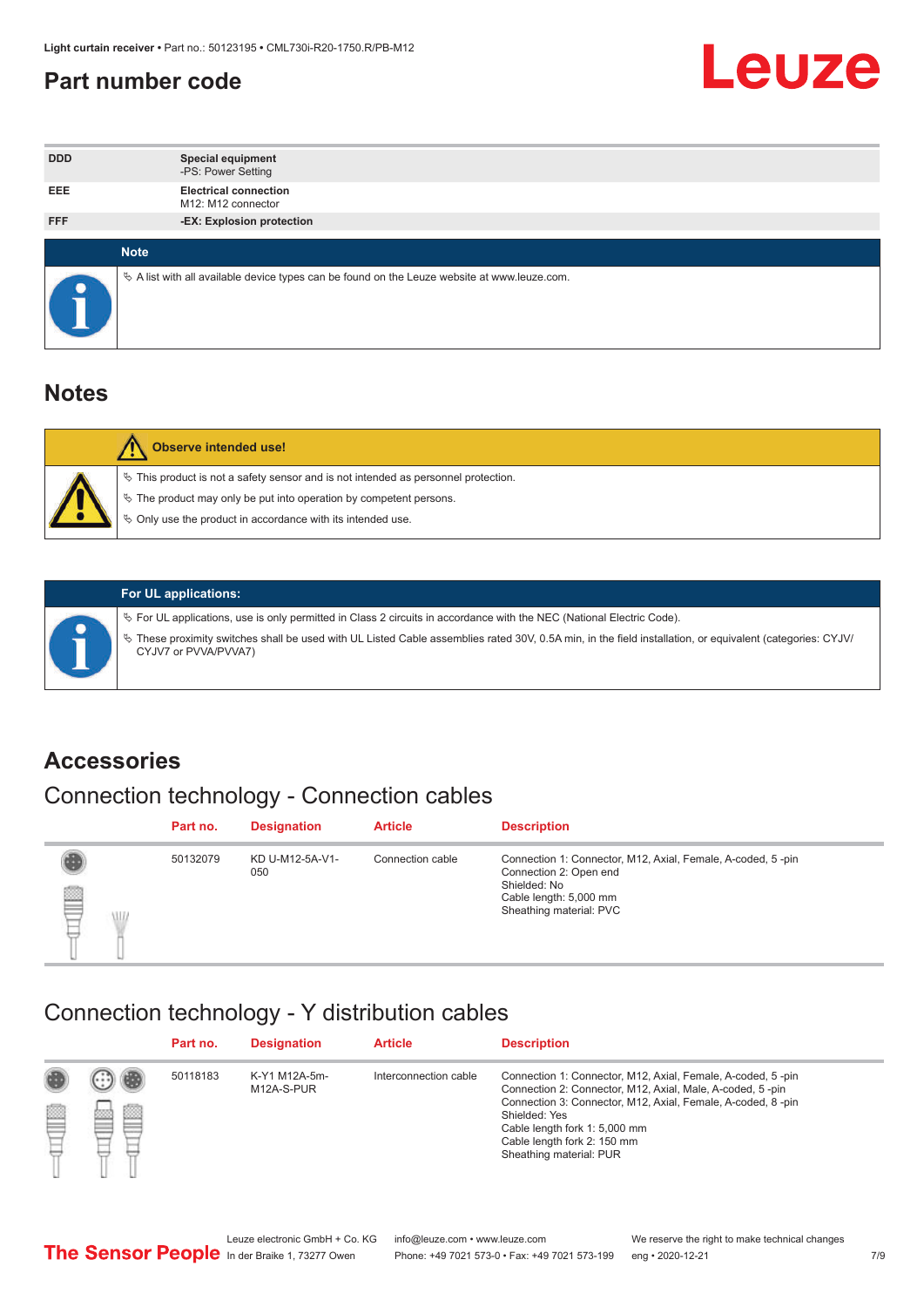### **Accessories**

# **Leuze**

|   |            | Part no. | <b>Designation</b>           | <b>Article</b>        | <b>Description</b>                                                                                                                                                                                                                                                                             |
|---|------------|----------|------------------------------|-----------------------|------------------------------------------------------------------------------------------------------------------------------------------------------------------------------------------------------------------------------------------------------------------------------------------------|
| œ | 83<br>toni | 50123265 | K-YPB M12A-5m-<br>M12A-S-PUR | Interconnection cable | Suitable for interface: PROFIBUS DP<br>Connection 1: Connector, M12, Axial, Male, B-coded, 5-pin<br>Connection 2: Cable with connector, M12, Axial, Female, B-coded, 5-pin<br>Connection 3: Cable with connector, M12, Axial, Male, B-coded, 5-pin<br>Shielded: Yes<br>Sheathing material: PUR |

### Mounting technology - Mounting brackets

|               | Part no. | <b>Designation</b> | <b>Article</b>      | <b>Description</b>                                                                                                                                                                                                        |
|---------------|----------|--------------------|---------------------|---------------------------------------------------------------------------------------------------------------------------------------------------------------------------------------------------------------------------|
| $\frac{1}{2}$ | 50142900 | BT 700M.5-2SET     | Mounting device set | Design of mounting device: Bracket mounting<br>Fastening, at system: Through-hole mounting, T slotted hole<br>Mounting bracket, at device: Screw type, Sliding block<br>Type of mounting device: Rigid<br>Material: Steel |

## Mounting technology - Swivel mounts

| Part no. | <b>Designation</b> | <b>Article</b>       | <b>Description</b>                                                                                                                                          |
|----------|--------------------|----------------------|-------------------------------------------------------------------------------------------------------------------------------------------------------------|
| 429046   | <b>BT-2R1</b>      | Mounting bracket set | Fastening, at system: Through-hole mounting<br>Mounting bracket, at device: Clampable<br>Type of mounting device: Turning, 360°<br>Material: Metal, Plastic |

### Configuration devices

| Part no. | <b>Designation</b>             | <b>Article</b>  | <b>Description</b>                                                       |
|----------|--------------------------------|-----------------|--------------------------------------------------------------------------|
| 50121098 | SET MD12-US2-IL1.1<br>$+$ Zub. | Diagnostics set | Interface: USB<br>Connections: 2 Piece(s)<br>Degree of protection: IP 20 |

### Services

| Part no. | <b>Designation</b> | <b>Article</b>   | <b>Description</b>                                                                                                                                                                                                                                                                                                                                                                                                              |
|----------|--------------------|------------------|---------------------------------------------------------------------------------------------------------------------------------------------------------------------------------------------------------------------------------------------------------------------------------------------------------------------------------------------------------------------------------------------------------------------------------|
| S981001  | CS10-S-110         | Start-up support | Details: Performed at location of customer's choosing, duration: max. 10<br>hours.<br>Conditions: Devices and connection cables are already mounted, price not<br>including travel costs and, if applicable, accommodation expenses.<br>Restrictions: No mechanical (mounting) and electrical (wiring) work<br>performed, no changes (attachments, wiring, programming) to third-party<br>components in the nearby environment. |
| S981005  | CS10-T-110         | Product training | Details: Location and content to be agreed upon, duration: max. 10 hours.<br>Conditions: Price not including travel costs and, if applicable, accommodation<br>expenses.<br>Restrictions: Travel costs and accommodation expenses charged separately<br>and according to expenditure.                                                                                                                                           |